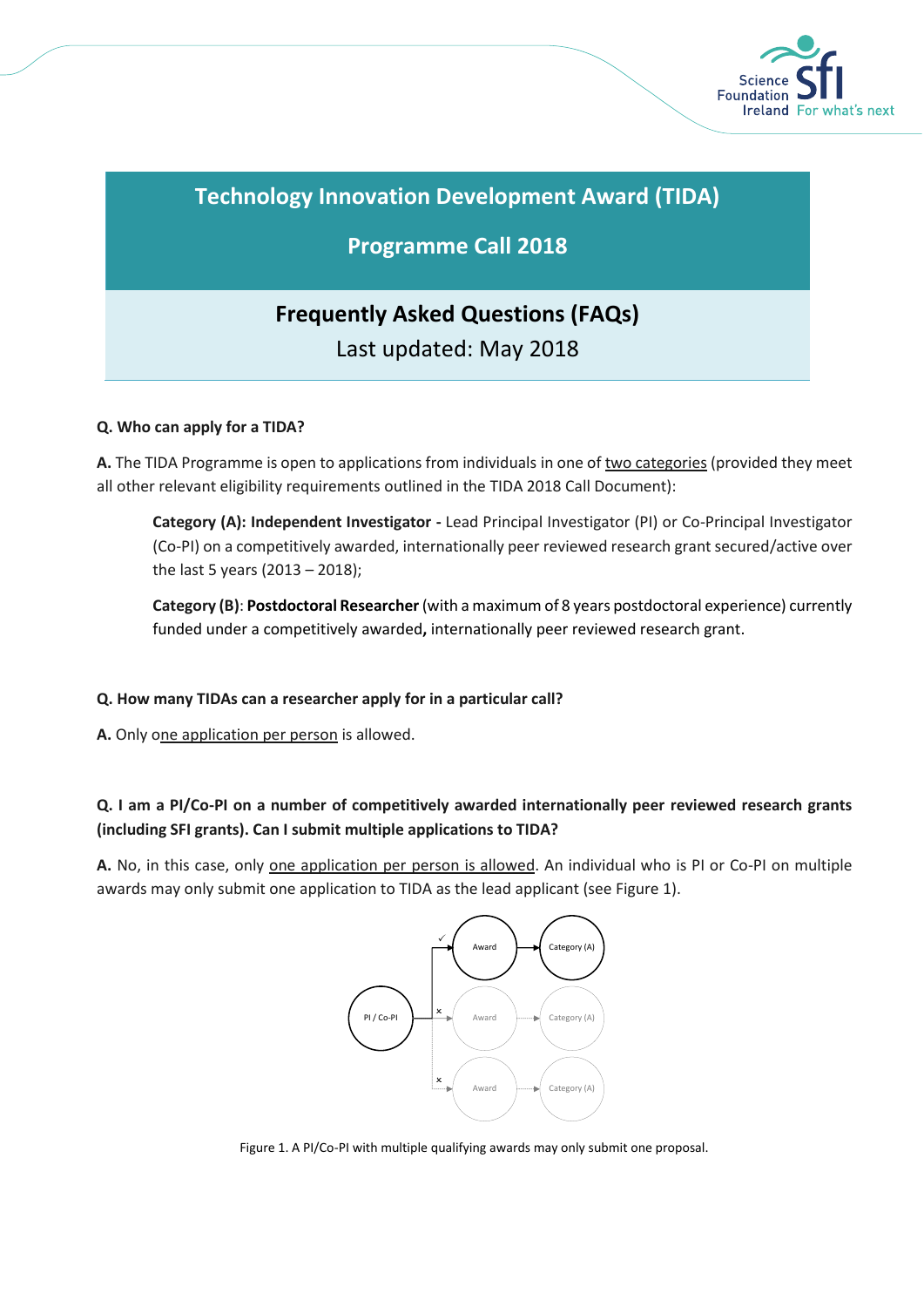

## **Q. In the case of an award with multiple funded investigators (PI & Co-PI's), can the PI and Co-PI submit one TIDA application each?**

**A.** No, in this case only one application associated with an award will be accepted (see Figure 2).



Figure 2. Only one application associated with an award may be submitted to TIDA under Category (A).

#### **EXCEPTION:**

In the case of SFI SRC, CSET, Research Centre and other large scale awards, the PI and each of the Co-PIs and Funded Investigators (FIs) may submit an application under Category (A) (see Figure 3). This is an exception specific to these awards. However, only one application may be submitted by each of the PI, Co-PIs and FIs.

**Note**: SFI Funded Investigators are eligible to apply under Category (A) provided all eligibility criteria are met.



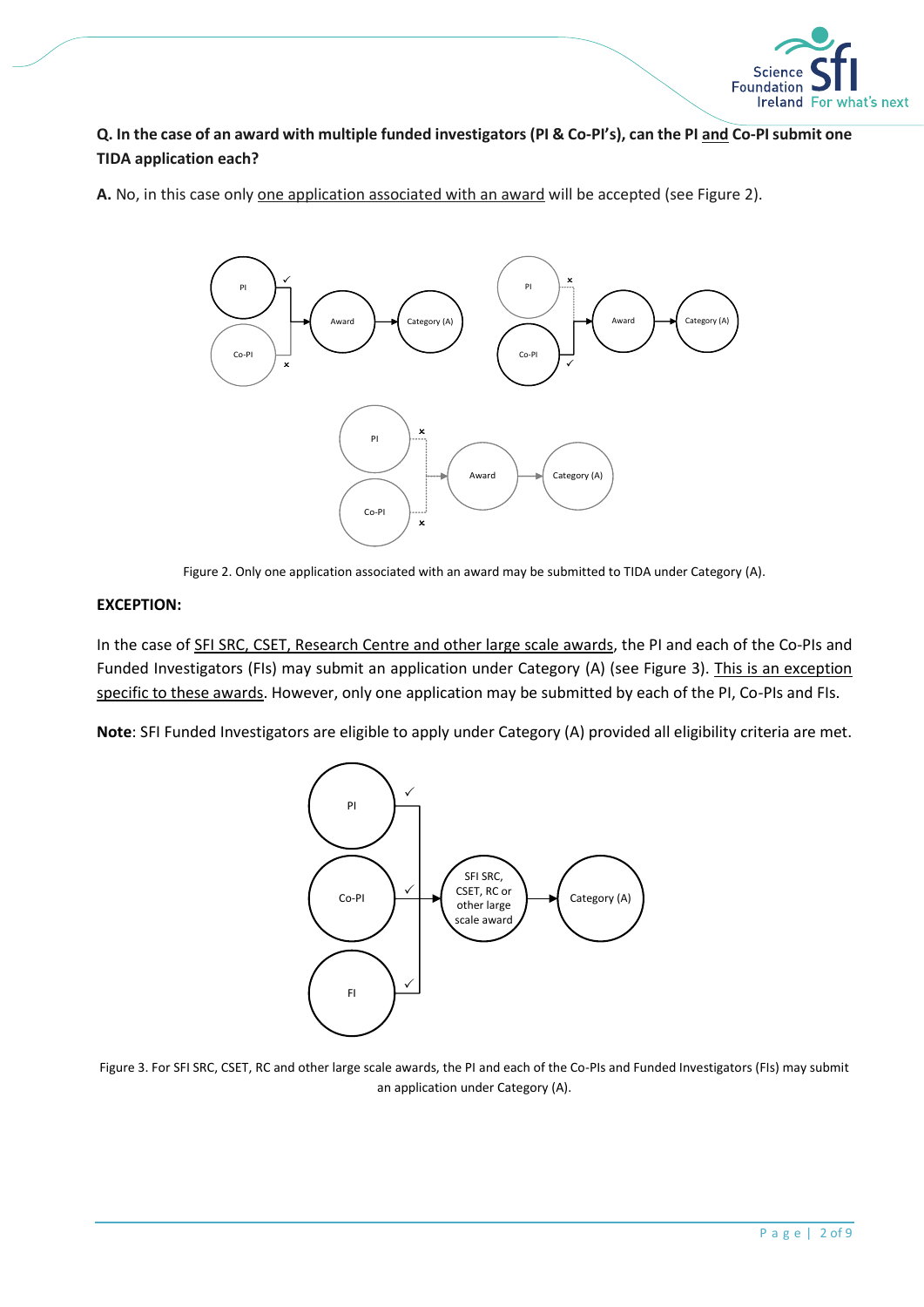

#### **Q. Can the Co-PI of an SFI award directly submit an application under Category (A)?**

**A.** Yes, Co-PIs on qualifying SFI awards can directly submit an application (provided they meet all other relevant eligibility criteria).

#### **Q. Can a Funded Investigator on an SFI award directly submit an application?**

A. SFI Funded Investigators associated with SFI SRC, CSET, Research Centres and other large scale awards may apply directly (provided they meet all relevant eligibility criteria for the call). However, Funded Investigators should ensure that they are formally recognised by Science Foundation Ireland as an SFI Funded Investigator prior to the proposal submission deadline (please contact the relevant SFI Programme Manager).

#### **Q. I am a strand/workpackage leader in an EU funded project, am I eligible to apply**?

**A.** In the case of large collaborative EU framework projects the Co-PI/workpackage leader is eligible to apply provided that:

- they are employed in an [eligible research body](http://www.sfi.ie/funding/sfi-policies-and-guidance/eligibility-related-information/)
- they are the lead-PI for their institution on the EU funded project and
- they meet all other relevant eligibility criteria

*Please note that you may be required to provide evidence of your role in any such projects. As evidence, SFI may request the Research Office of your Host Research Body to provide it with details of the project to satisfy the Foundation of i) your role and ii) that research is a significant activity undertaken as part of the project. If this evidence is not satisfactory then the Foundation may disregard the inclusion of this project which may in turn make the application ineligible.*

#### **Q. Are Co-Applicants allowed on applications to the TIDA Programme?**

**A.** No, Co-Applicants are not allowed on applications to the TIDA Programme. However, convergent applications, involving interdisciplinary approaches, can be supported through the inclusion of collaborators.

#### **Q. I was awarded a TIDA under the 2017 Programme Call, can I apply to TIDA 2018?**

**A.** No, in an effort to encourage and support researchers to fully explore the commercialisation opportunities for a technology funded under TIDA, applications from TIDA 2017 award holders will not be accepted. Where applicable, TIDA 2017 award holders are strongly encouraged to mentor a postdoctoral researcher eligible to apply under Category (B).

**Q. I am an eligible PI who intends to apply to TIDA 2018 under Category (A). I also have a postdoctoral researcher working for me who wishes to apply under Category (B). Can we both apply to TIDA?**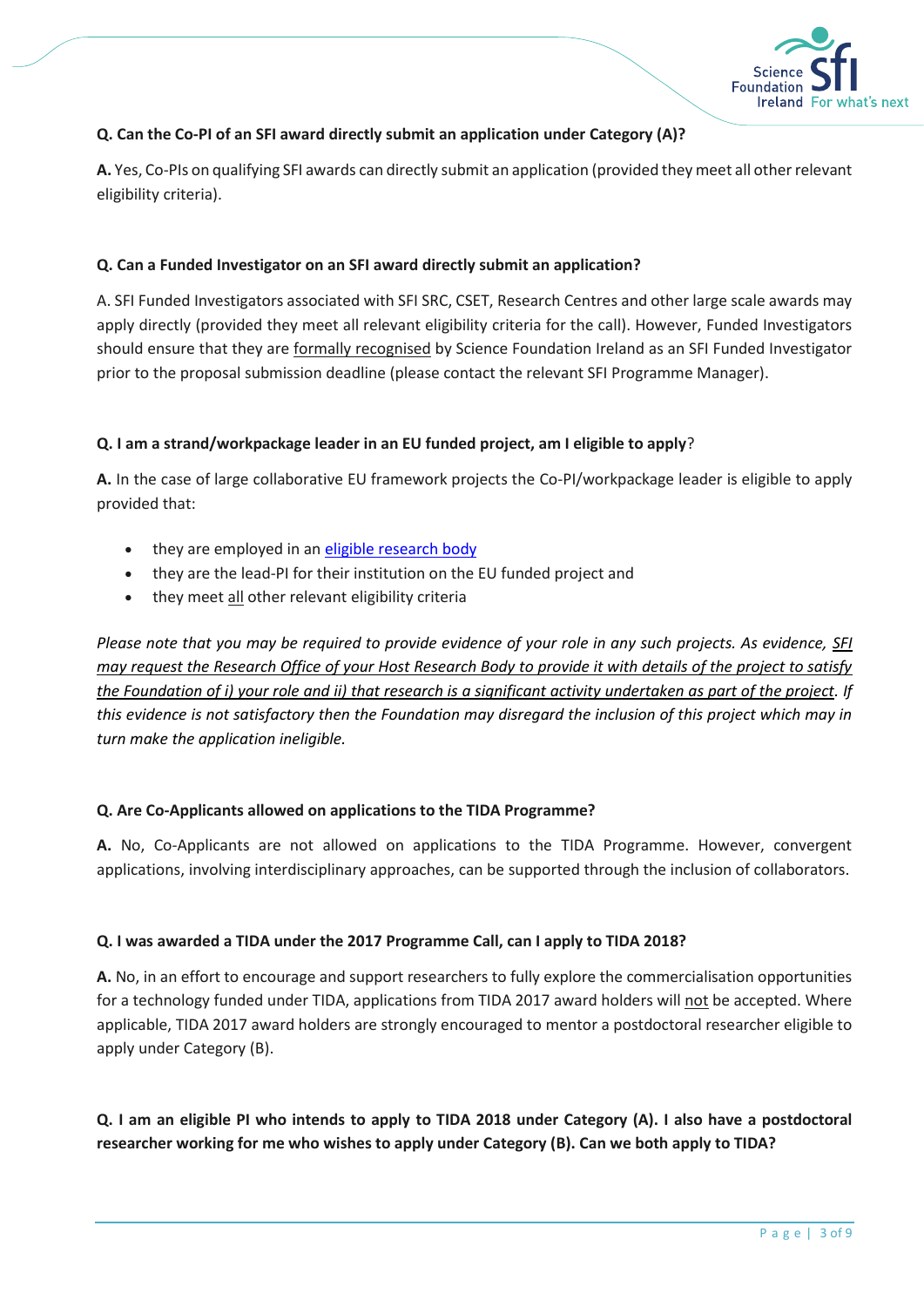

**A.** Yes, however, only one application per person is allowed and each application must be associated with a different award and must not be related. Furthermore, the applications must not have scientific overlap. The PI/Co-PI intending to apply under Category (A) can mentor only one postdoctoral researcher under Category (B). The award under which the PI/Co-PI applies must be a different award to that on which the postdoctoral researcher currently works (see Figure 4).



Figure 4. A PI/Co-PI intending to apply under Category (A) can mentor only one postdoctoral researcher under Category (B) provided the postdoctoral researcher is associated with a different award led by the PI/Co-PI.

## **Q. I am a PI/Co-PI on a number of awards but I do not intend to apply to TIDA. On each of my awards I have postdoctoral researchers who would like to apply under Category (B). Can I act as mentor on multiple applications?**

**A.** Yes, in the case where a PI/Co-PI has multiple awards, and who will not themselves apply to TIDA, they may act as mentor on up to three Category (B) applications. However, only one application associated with an award will be accepted. Consequently, the postdoctoral researchers must each work on a different award led by the PI/Co-PI.

## **Q. I applied to the TIDA 2017 Programme Call under Category (B) and was successful. Can I act as a mentor on an application to the TIDA 2018 Programme Call?**

**A.** No, an applicant who successfully applied to the TIDA 2017 Programme Call under Category (B) (or under Category (C) in TIDA 2016 call or earlier) may not act as a mentor to an applicant under the TIDA 2018 Programme Call. In respect of all Category (B) applications to TIDA, a mentor must be an established researcher within an eligible Research Body who, based on their experience, will be able to give advice and provide laboratory space and related infrastructure to a postdoctoral award holder.

**Q. I am a postdoctoral researcher interested in applying to TIDA under Category (B). I currently work in the laboratory/group of my proposed mentor who holds an internationally peer reviewed award. However, I am not directly salaried from my mentor's award as I hold a competitive internationally peer reviewed postdoctoral fellowship. Can I apply to TIDA under Category (B) - Postdoctoral Researcher?**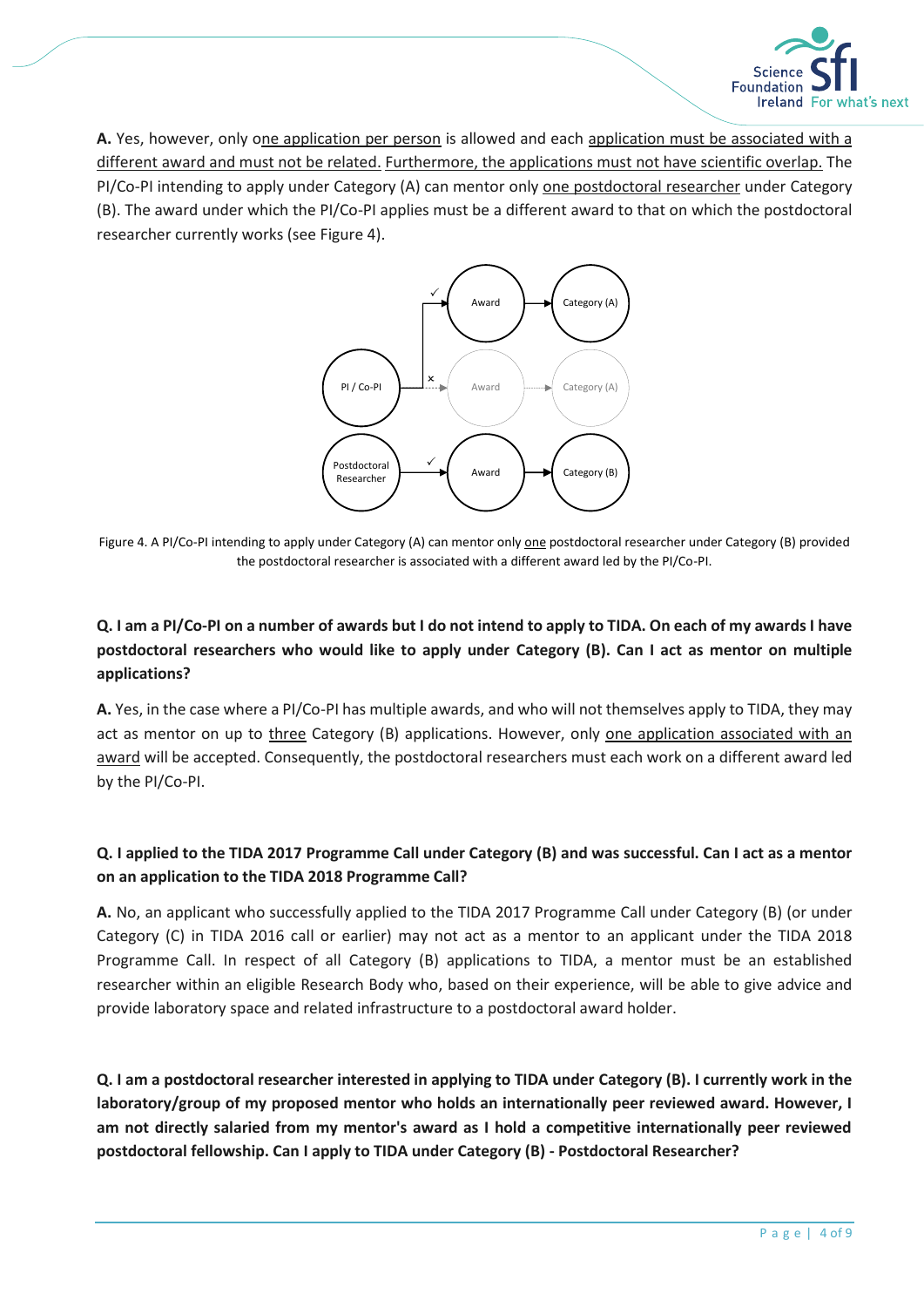

**A.** In such circumstances, SFI will accept applications under Category (B) provided that all eligibility criteria are met and that the applicant would be in a position to dedicate 100% of their time to the TIDA award, if successful.

## **Q. I was awarded an SFI TIDA within the last 5 years, does this make me eligible to apply under Category (A)?**

**A.** No, the list of SFI awards which qualify potential applicants under Category (A) are listed in the TIDA Call Document. Smaller awards, such as TIDA or Industry Fellowship Awards, do not qualify potential applicants under Category (A).

## **Q. Could you please confirm if it is sufficient that an applicant is an award holder at the time of application? For example, if an award holder wishes to apply for a 12 month TIDA, does the existing award need to be active for the proposed 12 months of the TIDA?**

**A.** The TIDA can extend beyond the end date of the qualifying award. Therefore, the award does not have to be active for the 12 months of the TIDA. However please note that for Category (A) applicants, the applicant must be a member of academic staff or a contract researcher with a contract that covers the period of the TIDA.

## **Q. I am a Postdoctoral Researcher with a contract that covers the next two years. Can I apply as Category (B) and spend some of my time working on the TIDA?**

**A.** No, Category (B) applicants are required to focus solely on a TIDA project for the full duration of the award (1 year). Category (A) applicants may apply to TIDA, and could request costs associated with buying out a Postdoctoral Researcher's time so that they can work on a TIDA project.

#### **Q. Who submits the application?**

**A.** An application can only be submitted by staff at the research office of your host research body. Proposals will only be accepted through SESAME, SFI's grants and awards management system. Access to SESAME is controlled by staff at the research office of your host research body. Please follow your internal organisational process to request this access.

#### **Q. Who submits the Abstract Sheet?**

**A.** The Abstract Sheet associated with a proposal is submitted by the Research Office of the host institution. Researchers intending to act as a Lead Applicant on a proposal must first contact the Research Office of the intended host institution and provide preliminary information through a completed version of the Abstract Sheet found in Appendix D of the TIDA 2018 call document. This sheet provides a provisional title for the proposal and a brief scientific abstract (max. 200 words) that describes in high-level detail the main objectives of the research to be carried out.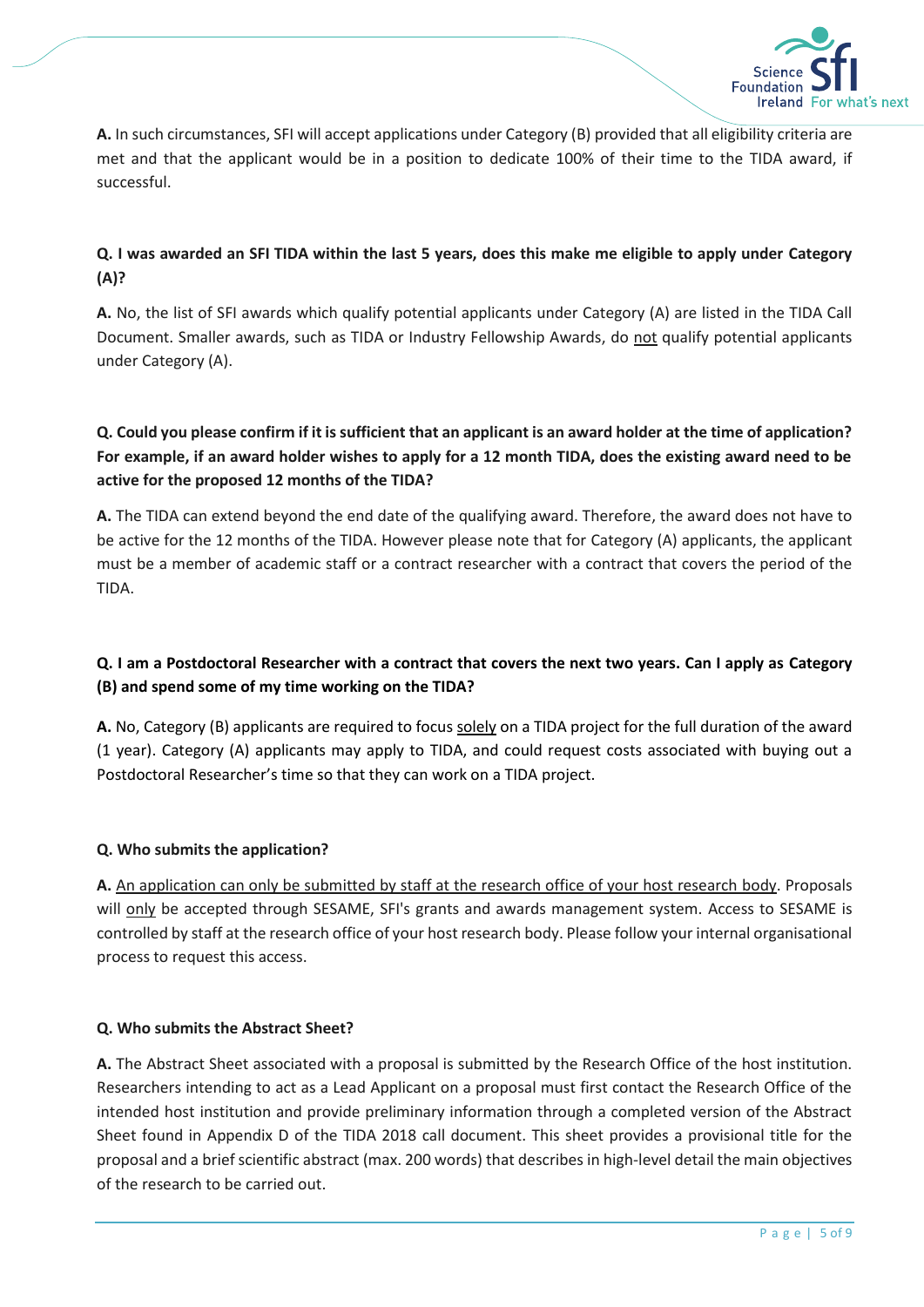

Research Offices must provide SFI with a list of the Lead Applicants from their institution Foundation Putchenat's next associated titles and abstracts (using the Excel template linked on the TIDA webpage) by email [\(TIDA@sfi.ie\)](mailto:TIDA@sfi.ie) no later than the 30th May 2018, 13:00 Dublin Local Time. Details regarding Mentors and Academic Collaborators are not required at this stage.

Only Lead Applicants that have submitted an Abstract Sheet through their host institution Research Office will be permitted to submit a proposal to the call. Any information submitted directly to SFI, and not through the host institution Research Office, will not be accepted, and submission of a proposal will not be permitted (see Figure 5).



Figure 5. Researchers intending to act as a Lead Applicant on a proposal must contact the Research Office of the intended host institution and provide preliminary information through a completed version of the Abstract Sheet. Any information submitted directly to SFI, and not through the host institution Research Office, will not be accepted, and submission of a proposal will not be permitted

#### **Q. Can the applicant salary be claimed through a TIDA?**

**A.** Yes, but only for the case where the applicant is applying under Category (B).

#### **Q. What salary is allowed for the postdoctoral researcher?**

**A.** Salaries for postdoctoral researchers must be in line with the SFI Grants Budget Policy (GBP) which is available at the following [link.](http://www.sfi.ie/funding/sfi-policies-and-guidance/budget-finance-related-policies/SFI-Grant-Budget-Policy_2016_July-url-updates.pdf)

#### **Q. What deliverable is expected at the end of an award?**

**A.** Please refer to Section 12 - Award Management of the TIDA 2018 call document.

## **Q. What is the time frame expected for the review process? When could an approved project be expected to begin?**

**A.** The review process should be completed before the end of November 2018. Projects are expected to start in January 2019.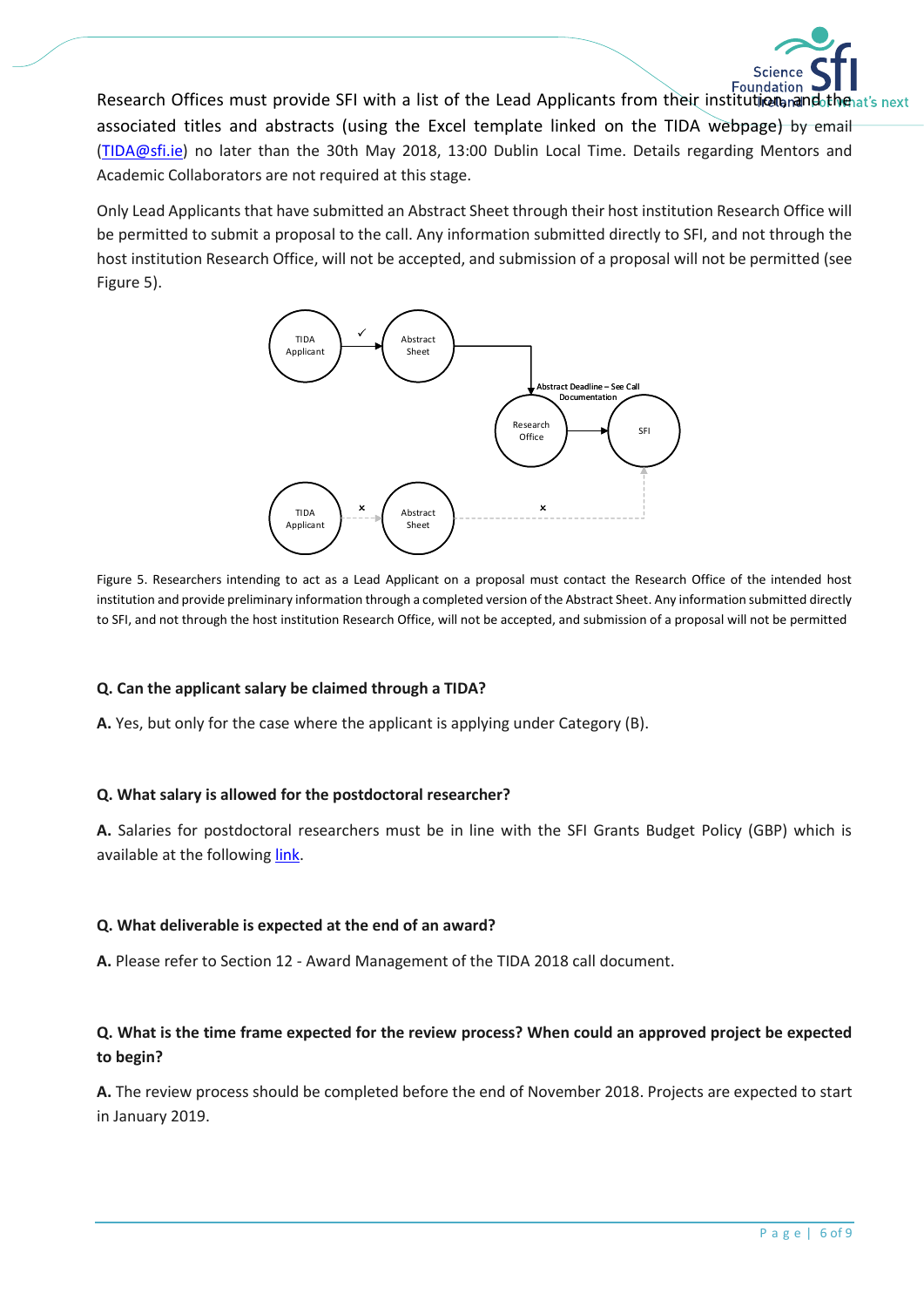#### **Q. Who will review the TIDA proposals?**



**A.** Applications will be reviewed by independent international experts and Enterprise Ireland commercialisation specialists.

## **Q. Is it beneficial to have industry partners as collaborators on the proposal to demonstrate the feasibility of an innovative idea for commercial benefit?**

**A.** The TIDA programme is not an academic-industry collaborative funding programme. However, the input of and endorsement by potential future industry partners is encouraged where appropriate and letters of support may be included in the application. Please note the conditions regarding the ownership of IP resulting from TIDA awards in Section 9 - Intellectual Property Management of the TIDA 2018 call document.

#### **Q. Why is preference not given to applicants who have established commercialisation track records?**

**A.** A key objective of the TIDA programme is to develop awareness of the commercialisation process and to enable researchers to focus on the first steps of an applied research project. It is anticipated that following the TIDA, applicants will be better equipped to apply to follow-on supports such as, for example, the SFI/NSF I-Corps@SFI Entrepreneurial Training Programme or the Enterprise Ireland Commercialisation Fund.

#### **Q. Are fees and stipend for an MSc student eligible costs?**

**A.** Yes, please see SFI Grants Budget Policy (GBP) which is available at the followin[g link.](http://www.sfi.ie/funding/sfi-policies-and-guidance/budget-finance-related-policies/SFI-Grant-Budget-Policy_2016_July-url-updates.pdf)

#### **Q. How commercially developed does the core research idea have to be?**

**A.** As part of the proposal the applicant must address a number of points in relation to identification and validation of the commercial opportunity for their idea. As part of this description it may be appropriate to describe any interactions that you may have had with potential customers/stakeholders.

#### **Q. Is supporting data required as part of a TIDA 2018 application?**

**A.** Yes, applications must include data that clearly demonstrates that the technology being proposed has progressed beyond the basic proof of principle stage of development.

#### **Q. Are overheads included in eligible costs or are they paid in addition to the €100K cap?**

**A.** €100K is for direct costs only and not inclusive of overhead. Overheads will be automatically calculated by SFI and should not be costed in applications.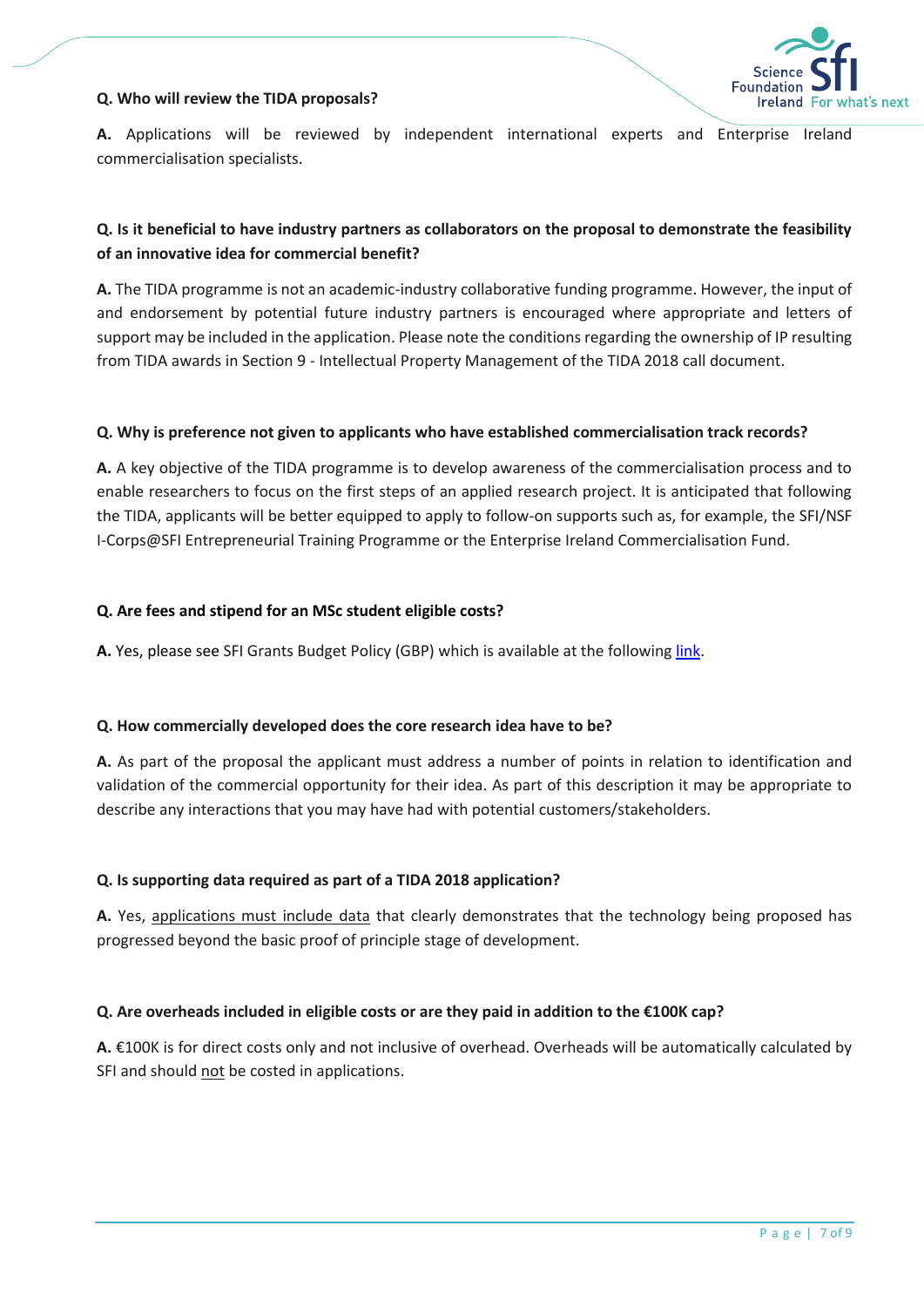

#### **Q. Does a TIDA constitute an extension to my existing SFI award?**

A. No, a TIDA is not equivalent to a No Cost Extension on an existing SFI award. However, the TIDA may extend beyond the term of the current SFI award.

#### **Q. What is deemed an equivalent qualification to a PhD?**

**A.** Please consult the SFI Policy on PhD Equivalence [here.](http://www.sfi.ie/funding/sfi-policies-and-guidance/eligibility-related-information/)

#### **Q. How does SFI define a senior author?**

**A.** A senior author is one who is listed as first or joint first author, reflecting the fact that he/she has provided the greatest intellectual contribution, has held the primary responsibility for collecting and analysing data, and for the writing of the manuscript and associated drafts. The last author will also be considered as a senior author, since this position generally reflects his/her overall responsibility for the study and suggests that a level of mentorship has been provided.

It should be noted that different publishers have differing rules on how the senior authorship is indicated (e.g., by using asterisks, underlining, placing the name first or last in the list of authors, etc.); of overriding importance however is that the applicant should be able to convince and reassure reviewers that they are the key author on these publications.

## **Q. Do abstracts, review articles, patent applications or invention disclosures count as publications for the senior author publications requirement?**

**A.** No, only original peer reviewed research publications are acceptable.

#### **Q. Is it an advantage to already have an EI feasibility award for the idea?**

**A.** It may be advantageous to show commercialisation potential for the proposed technology, although submitted applications will be assessed on their own merits.

#### **Q. How important is it that the project can be commercialised in Ireland rather than internationally?**

**A.** Proposals where there is no viable commercialisation route in Ireland, either through the formation of a start-up, or via technology or knowledge transfer to an Irish-based industry partner, for example, will need to make a compelling case for the value of the project to Ireland in order for funding to be considered.